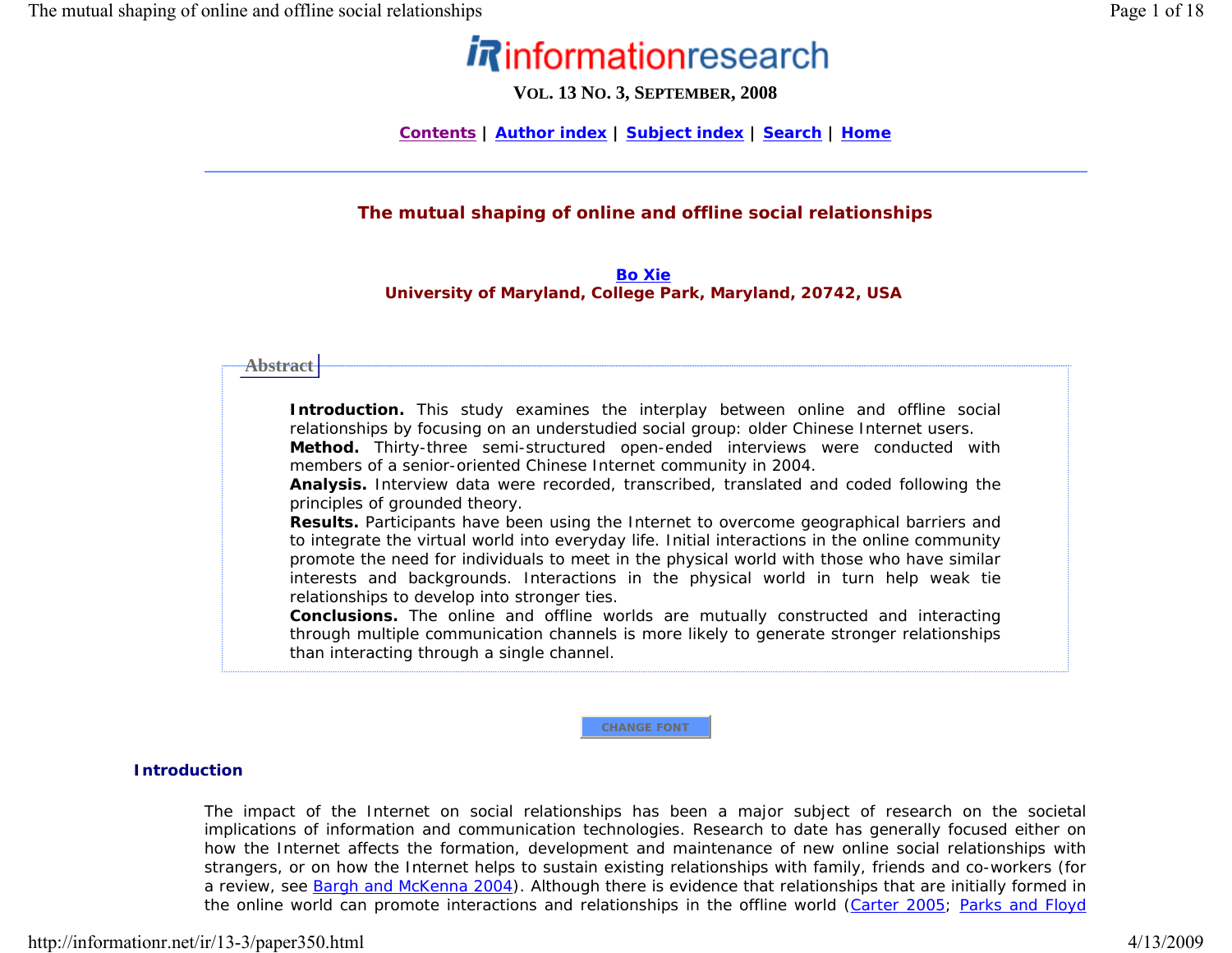# The mutual shaping of online and offline social relationships Page 2 of 18

1996; Rheingold 1993a), it remains under-examined in the general literature how and why online interactions and relationships lead to offline interactions and relationships, the transition from online to offline and vice versa and how, together, online and offline interactions affect the quality of overall relationships. Also, the majority of previous research has been conducted in the Western context and among the younger population. The impact of new information and communication technologies on older adults, especially those in non-Western settings, has been understudied.

This study attempts to address these gaps in the literature by focusing on older Chinese Internet users who live in Shanghai and are members of a senior-oriented Chinese online community to examine their relationships with other members of the online community (who are also older Chinese but may or may not live in Shanghai). In particular, this study compares and contrasts relationships sustained only online and those sustained both online and offline. Because of the exploratory nature of this study, a semi-structured, open-ended interviewing technique was used to collect data and grounded theory was used to analyse the data.

#### **Social relationships in the Internet age**

Recently, the impact of the Internet on social relationships has drawn much attention. Some researchers caution that Internet use reduces social ties and increases social isolation ( Kiesler and Kraut 1999; Kraut *et al.* 1998; Nie 2001; Nie and Erbring 2000; Sanders *et al.* 2000). Others suggest that Internet use can facilitate the construction and maintenance of supportive social relationships (Constant *et al.* 1996; Eastin and LaRose 2005; Gross *et al.* 2002; Parks and Floyd 1996; Ridings and Gefen 2004); Salem *et al.* 1997); Shaw and Grant 2002); Tichon and Shapiro 2003); Turner *et al.* 2001); Walther and Boyd 2002); Wellman and Gulia 1999); Wellman *et al.* 1996); White and Dorman 2001).

Earlier research (roughly speaking, during the 1980s and early 1990s) focused mainly on social relationships formed and sustained exclusively online (e.g., MUDs (Multi-User Domains), listserves, electronic bulletin board systems and/or e-mail). An underlying assumption of this body of research is that the online or virtual world is detached from and independent of the offline or physical world. The disembodied interaction that characterizes the virtual world, according to this view, ensures that individuals can overcome embodied constraints such as sex, race, age and nationality and escape from the social relationships and structures of the physical world (for a review and critiques, see Wilson and Peterson 2002 ). Although there are disagreements about the societal implications of this two worlds view (for advocates, the Internet has created a better place for human beings to live in, while for debunkers, the virtual world is just a poor imitation of the physical world), both sides nevertheless agree that the online and offline worlds are separate and different (Holloway and Valentine 2003). This two worlds view falls into the trap of technological determinism, which assumes that technology and society are two separate worlds and that technologies have various one-way effects on society (for a review and critiques, see **Smith and Marx 1994**).

Since the late 1990s, the two worlds view has been increasingly subject to criticism (e.g., Jones 1999; Wilson and Peterson 2002). Researchers point out that

*research on cybercultures has commonly focused on users' on-line activities, ignoring the way that these activities remain embedded within the context of the off-line spaces and the social relations of everyday life (Holloway and Valentine 2003: 10-11).* 

More and more evidence shows that, rather than being independent of the offline world, online interactions and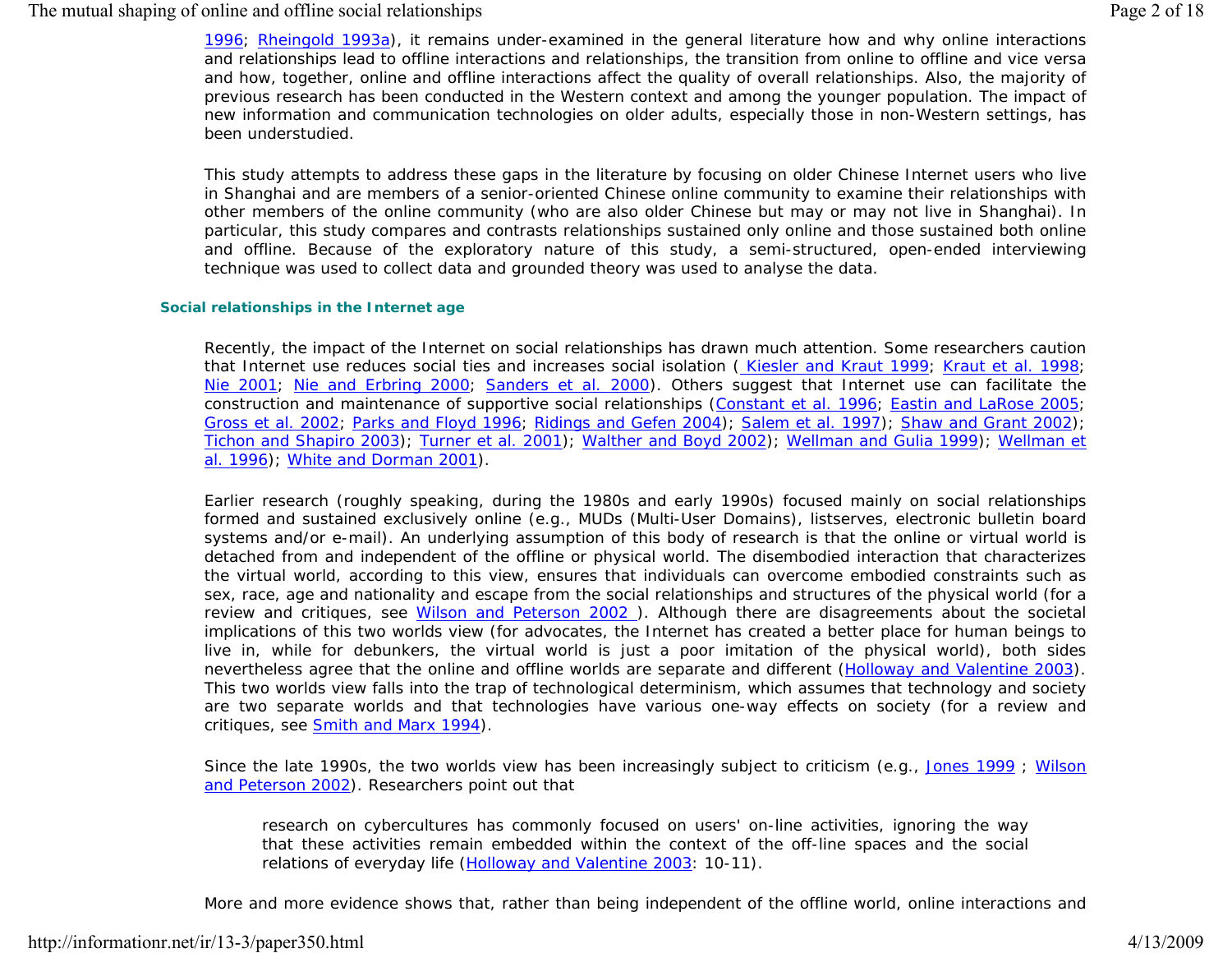relationships are indeed deeply embedded in and shaped by offline situations and social relationships (Brook and Boal 1995 ; Burkhalter 1999; Carter 2005; Correll 1995; Dietrich 1997; Ebo 1998; Kolko *et al.* 2000; Morton 1999 2002; O'Brien 1999; Wellman and Gulia 1999; Wheeler 2001). These studies support social constructivism, which holds that technologies are embedded in, rather than separate from, the larger social context and thus are shaped by various social factors (Bijker *et al.* 1987; MacKenzie and Wajcman 1985).

During the past several years some researchers have begun to conduct empirical studies to compare and contrast online and offline social relationships. Cummings and associates' (2002) survey studies of international bankers, college students and residents of a Pittsburgh neighborhood suggest that relationships formed and maintained through e-mail are perceived by the individuals as less valuable and intimate than relationships constructed and sustained through face-to-face and telephone interactions. Similarly, Mesch and Talmud's (2006) survey of Israeli adolescents finds that friendships that originated online are perceived as less intimate and supportive than those that originated offline. Mesch and Talmud (2006) went a step further by arguing that how the individual perceives the quality of a relationship is, in essence, not determined by the type of communication channel used to initiate the relationship. Rather, the perceived quality of online or offline relationships is determined by similarities in social characteristics (e.g., age, sex); content multiplexity (the number and types of conversation subjects); activity multiplexity (the number and types of shared social activities) and the duration of the relationships.

A major limitation of this literature is that it tends to underemphasize that social relationships, whether they originated in a physical or virtual setting, can be sustained through the use of both online and offline communication channels. Research has examined extensively how existing relationships or relationships that originated before the introduction of the Internet may be affected when individuals start using online communication channels to supplement or substitute social interactions in the physical world (Bargh and McKenna 2004). There is also evidence that social relationships first formed through computer-mediated communication have eventually led to social interactions and relationships in the physical world (Carter 2005; Hardey 2002; Parks and Floyd 1996; Rheingold 1993b). Yet, relatively little is known about how and why online interactions and relationships lead to offline interactions and relationships, the transition from online to offline and vice versa and how, together, online and offline interactions affect the quality of overall relationships. This study attempts to provide some answers.

#### **Social relationships in later life**

Older adults often face more stress factors than other age groups because in later life these include not only health-related issues (e.g., dependency and disability resulted from decreased physical and mental abilities) but also social stresses (e.g., retirement, death of peers and the lessening of authority and feelings of control) (Stephen 1990). Positive social relationships can provide necessary resources or social support for older adults to cope with stressful life events (Krause 1990; Stephen *et al.* 1990).

Friendship in later life has drawn much attention since the 1970s (Adams and Blieszner 1989; Blieszner and Roberto 2004; Jerrome 1981; Johnson 1983; Matthews 1986; Nussbaum 1994; Rawlins 1995; Spakes 1979; Wood and Robertson 1978). Friendship is commonly understood as being voluntary, equal, nonobligatory, private, mutual and affective (Adams and Blieszner 1989; Nussbaum 1994; Rawlins 1992 1995). These features suggest that this particular type of social relationship is optimally conducive to the exchange of companionship and enjoyment, emotional support, community and social integration, tangible help and informational assistance among older adults (Crohan and Antonucci 1989; Krause 1990; Rawlins 1995). Empirical evidence shows that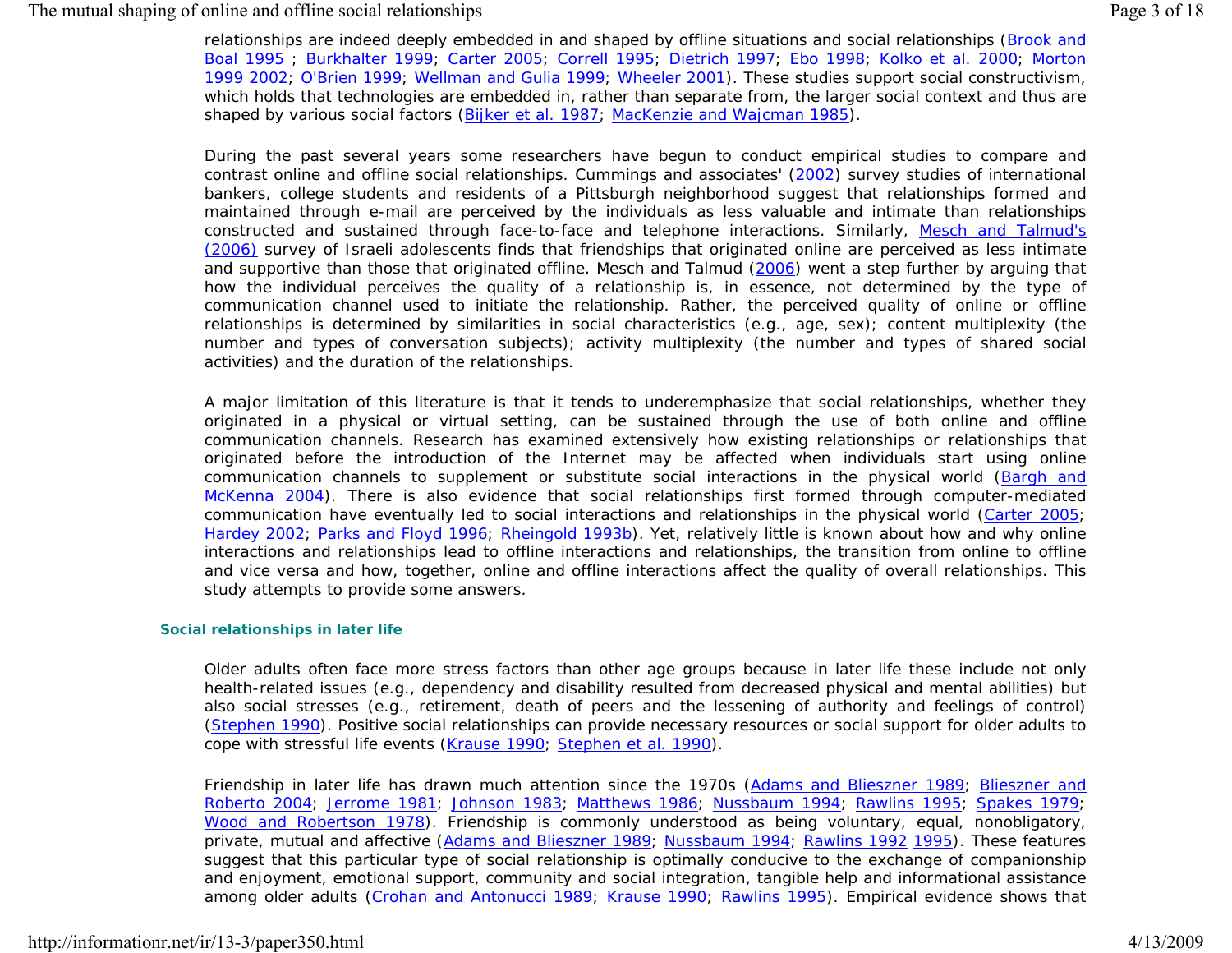## The mutual shaping of online and offline social relationships Page 4 of 18

friendship is more associated with older adults' psychological well-being, morale and life satisfaction than other types of relationships, including family and kin relationships (Arling 1976; Dean *et al.* 1990; Peters and Kaiser 1985; Wolfsen *et al.* 1990). The positive association between friendship and well-being in later life is the result of the exchange of social support between those involved in a friendship relationship (Crohan and Antonucci 1989; Kahn and Antonucci 1980).

Although some researchers argue that friendship exists on a continuum of levels of intimacy (Adams and Blieszner 1989; Blieszner and Roberto 2004; Nussbaum 1994), more often friendship relationships are addressed in the literature as consisting of dichotomous modes (although the particular terms of the two modes may vary; for a review, see Rawlins 1995). Rawlins (1992; 1995) discusses '*two general modes*' of friendship: confidants and companions. Confidant friendships are close friendships that feature the communication of personal, intimate subjects, subjective validation, caring, relatively exclusive personal interactions with particular individuals, strong emotional attachment, mutual responsibilities, obligations, commitment and personal loyalty. In comparison, companionship friendships are associated with general socializing, harmonic group relationships and interactions, objective validation, inclusive social interactions with various individuals, limited emotional attachment and reciprocity Rawlins (1992; 1995). These confidant and companion modes of friendship resemble strong tie and weak tie relationships as originally defined by Granovetter (1973; 1983) and further developed by Adelman and associates (1987), as well as bonding and bridging social capital as discussed by Putnam (2000).

#### **The Chinese context**

The development of the Internet in China has been dramatic. In October 1997, there were only 620,000 Internet users in China (China Internet Network Information Center 1997). Since then, Internet use in China has been rising constantly and significantly. By the end of December 2007, the number of Chinese Internet users had increased to 210 million (China Internet Network Information Center 2008). The dramatic growth of new information and communication technologies in China is coincident with the ageing of the Chinese population. Census data indicates that in November 2000, 6.96% of the Chinese population (88.11 million) was aged 65 or older. It is projected that in 2030 16.57%, or 243 million Chinese will be aged 65 or older (National Bureau of Statistics of the People's Republic of China 2001).

At the intersection of the technology trend and the ageing trend is the constantly growing body of older Chinese Internet users. Although the percentage of Chinese Internet users above the age of 50 has been consistently lower than 5% of the total Chinese Internet population, because the size of the total Internet population has increased so much, the total number of older Chinese Internet users has also increased significantly. In June 1998, there were only 14,400 Chinese Internet users aged 50 or above. Yet by the end of December 2007, more than 8.75 million older Chinese were using the Internet (China Internet Network Information Center 2008).

Both the Internet trend and the ageing trend in China have far-reaching implications to society and individuals' everyday lives. However, Chinese Internet studies have so far primarily focused on the political and economic aspects of new information and communication technologies and typically target younger age groups (Kluver and Chen 2005; McMillan and Hwant 2002). Many important areas such as the impact of the Internet in general on the everyday lives of older Chinese and the impact of the Internet on the social relationships of older Chinese in particular have not yet received much attention in the literature.

#### **Method**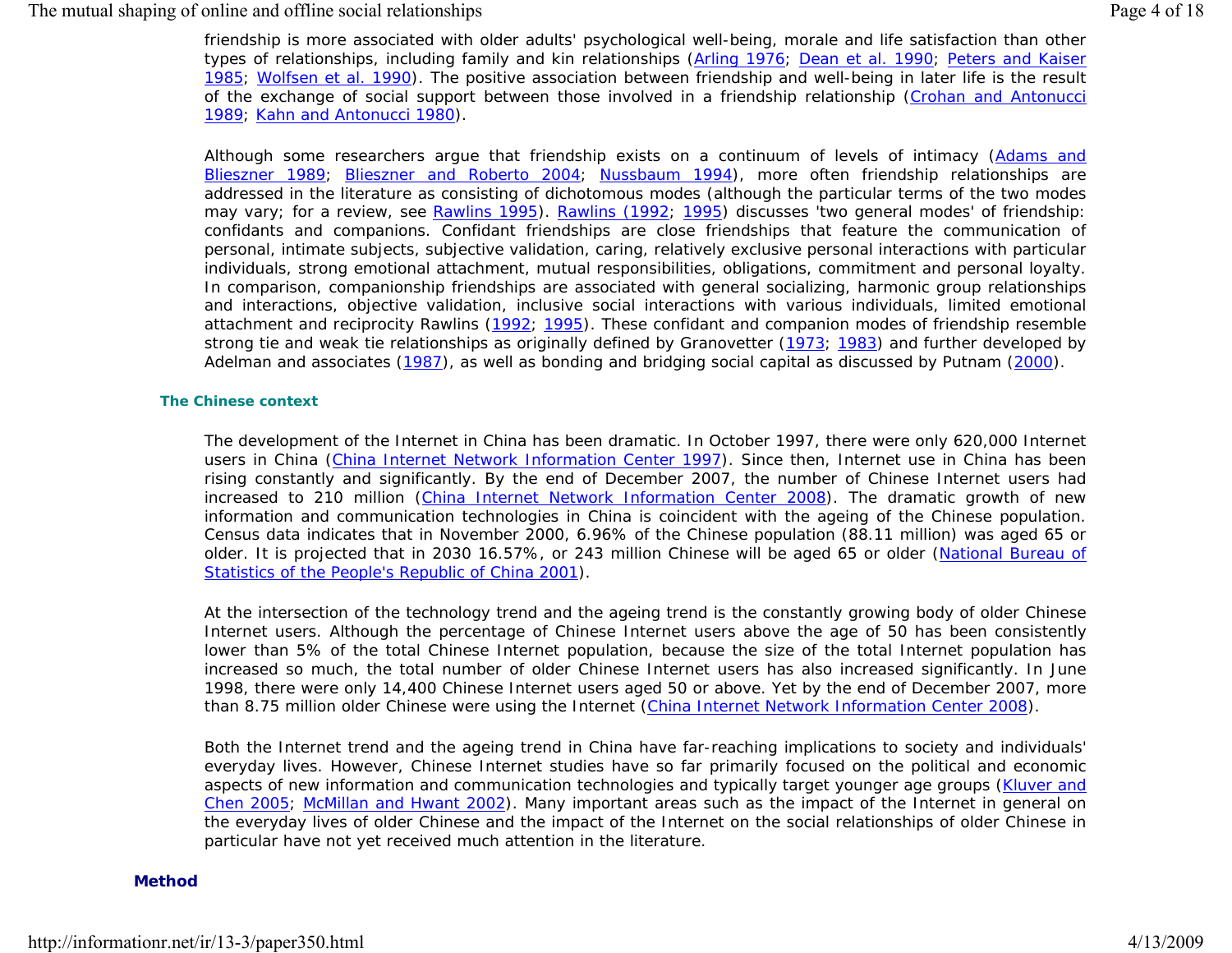# The mutual shaping of online and offline social relationships Page 5 of 18

# **Research site**

OldKids (*lao xiaohai*, a widely used Chinese phrase, which refers to active seniors and can be literally translated as 'old kids') is a senior-oriented computer training organization, with headquarters in Shanghai, one of the largest cities in China. In addition to face-to-face computer training, the organization also provides a free online space, the OldKids online community, where older Chinese can meet and interact with Chinese-speaking age peers from all over the nation and even the world. The senior-oriented OldKids online community features voice chat room, online forum and instant messaging functions (for a detailed description of the history and development of the OldKids organization, see Xie 2005).

#### **Participants**

Participants were recruited from members of the OldKids organization. A total of thirty-three participants were interviewed. The participants were within the age range of 50-79 (with a mean of 62.5). Nineteen (57.6%) were female and fourteen (42.4%) were male. Twenty (60.6%) of the 33 participants were college educated, five (15.2%) high school educated, four (12.1%) technical secondary school educated and four (12.1%) middle school educated. Compared with the 12.6% average rate of Shanghai residents who had four or more years of college education (Shanghai Municipal Population and Family Planning Commission 2003), the participants of this study appeared to have a significantly higher level of education. Participants also had good pensions: on average, their monthly pension was about 1,500 RMB (approximately 190 US dollars). This was almost twice as much as the minimum living standard in Shanghai and was almost 50% higher than the average monthly income of their age peers in urban areas of Shanghai (Shanghai Research Center on Aging 2005). Thus, the older Chinese participants of this study were not representative of the general older Chinese population in Shanghai, given that they had more formal education and better economic status than their age peers in Shanghai. This, however, is not surprising since education and economic status have been shown to be positively associated with Internet use in general (China Internet Network Information Center 2008).

Two culture-specific points worth briefly mentioning here: first, informed by anthropologists' observation that the ageing experience varies across cultures (Fry 1999), participants of this study were deliberately not recruited by a predetermined chronological age but rather by self-identification. As it turned out, the chronological age of the self-identified, older Chinese participants were notably younger than what Americans would consider to be old, which in itself is interesting because it shows how old age is defined and understood differently in the Chinese and American cultures. Secondly, despite their younger chronological ages, all Chinese participants of this study were retired, which is a reflection of the influence of recent social and economic changes on the lives of older Chinese: in recent years, a large number of older Chinese have been forced to take early retirement in their fifties or even forties, mainly because their work units, which, to this generation of Chinese people, were predominantly state-owned enterprises, have not been doing well since the mid-1990s economic reforms (Price and Fang 2002)

## **Interviewing**

Semi-structured open-ended interviews were conducted in May and October of 2004. The majority of face-toface interviews were conducted at the OldKids computer classrooms in Shanghai, China. Some were conducted at the participants' homes or other locations of their choice (e.g., a nearby park). The telephone, e-mail and instant messaging were used to supplement face-to-face interviews (e.g., asking follow-up questions) and also to collect data from a few participants who were unable to meet face-to-face (for a detailed discussion about the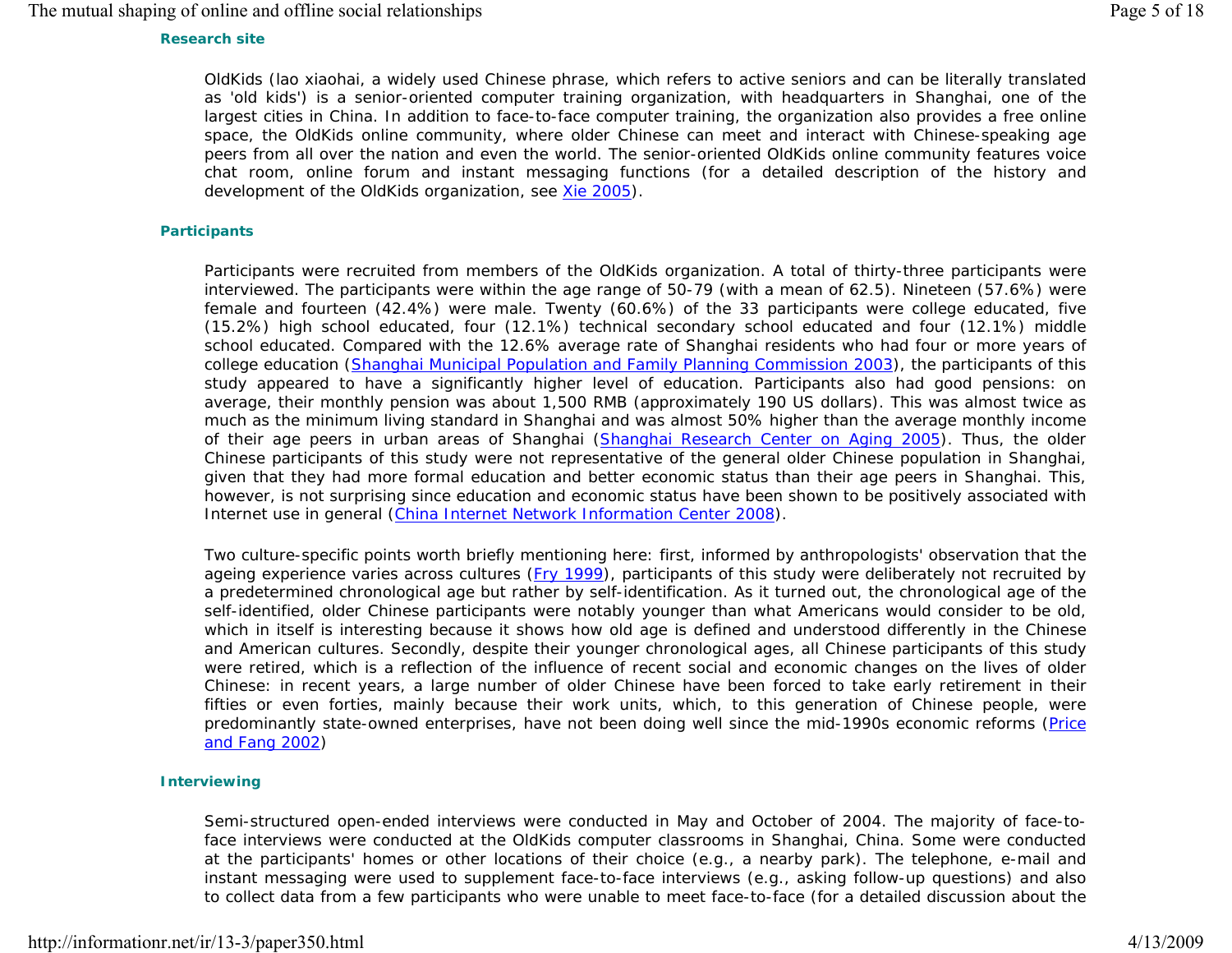# The mutual shaping of online and offline social relationships Page 6 of 18

interview techniques used in this study, see Kazmer and Xie 2008). Each interview lasted about one hour and was recorded using a digital voice recorder. An informed consent form was completed before each interview was conducted. Pseudonyms were chosen for participants who did not wish to have their names revealed. The interviews covered a variety of subjects; among them, those most relevant to the focus of this article included: the frequency of interactions in the OldKids online community; whether or not and why one interacts with other OldKids members in the physical world; the reasons for interacting with some persons more than others in the online community; the topics of conversations in the OldKids online community; and feelings about the closeness to other OldKids members with whom one has interacted only online, or online and offline.

#### **Analysis**

Data analysis for this study was guided by grounded theory (Glaser and Strauss 1967; Strauss and Corbin 1998), such that data collection and analysis occurred simultaneously to ensure the co-evolution of data and theory. Specifically, immediately after each interview, the researcher first wrote a short descriptive and analytic summary to record general impressions of the interview process and the interviewee, including the time and location of the interview. Second, the researcher transcribed the audio interview data into text and translated into English as soon as possible, then coded the data into analytic categories. This was done by breaking down the data and constantly comparing new data with data that had already been coded. After coding, memos were written to record recurring themes or significant ideas that emerged during the coding process, which helped make sense of the coding categories (and their properties) and then integrate the categories from a theoretical perspective. Next, commonalities in the integrated categories were sought and then explanations were formulated based on a smaller number of higher-level concepts. This procedure allowed the categories for coding to be cut down into more focused categories that could better explain the underlying phenomena. Finally, after developing these explanations and refining the categories, the theory that could best interpret the data was written. A more detailed discussion about the data analysis techniques used in this study can be found in Xie (2008a 2008b).

#### **Results**

The findings reported in this paper are part of a larger research project, which compared and contrasted use of the Internet by older Americans and older Chinese (Xie 2005 2006a 2006b 2007a 2007b 2007c 2008a 2008b; Xie and Jaeger 2008). Different from the American case study, where there is a relative lack of overlap between online and offline memberships (Xie 2005 2006a 2007c), the majority of OldKids members interact with other members both online and offline and therefore provide a unique opportunity to study the interplay between online and offline interactions and relationships.

#### **The integrated OldKids online and offline community**

According to the vice president of OldKids, Wang Yong, the majority (about two thirds) of OldKids online members are from the Shanghai metropolitan area. The geographic proximity greatly facilitates OldKids online members' face-to-face interactions with other members whom they had never met before. In particular, the OldKids organization typically organizes various national and local gatherings and events so that its online members, especially those who live in Shanghai, can meet and interact with their net-friends (*wang you*) in the physical world. For national gatherings, members often spend a couple of days at some popular tourist attractions; for local gatherings, they usually spend a full or half day at a local tourist site or restaurant. The main purpose of the offline gatherings is to socialize and to have fun. The once-a-year OldKids national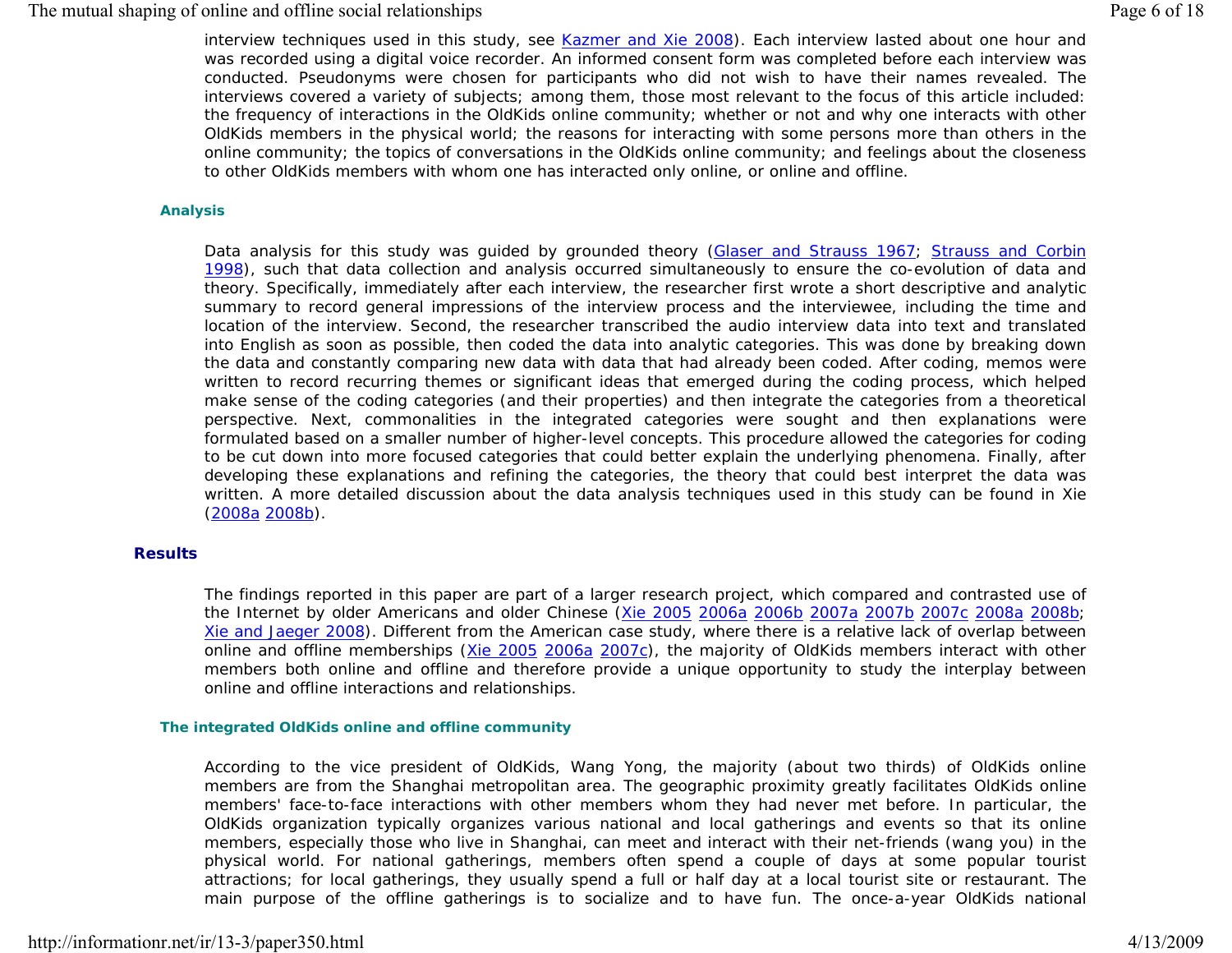gatherings are organized by the OldKids organization. Although members are responsible for their own costs, they do not have to worry about the logistics, which the organization takes care of. Besides the annual national gatherings, OldKids also organizes local gathering events or marketing campaigns about eight to ten times a year, which provides another type of opportunity for members, again, primarily those who live in the Shanghai area, to meet and interact offline.

In addition to the national and local events initiated by the OldKids organization, members of the OldKids online community also organize various gatherings on their own so that they can meet not only other members who also live in Shanghai but also those who live in other parts of China. In particular, when an OldKids member visits another city, members in that city will normally take the initiative to organize a welcoming party for the visitor. Such parties normally take place at local restaurants, or, not unusually, at local members' homes. For instance, one OldKids member, who hosted one of the welcoming parties at his own home, tells this story:

*Last year, in August, a net-friend from Zhengzhou visited Shanghai. I talked to other OldKids netfriends who lived in Shanghai and we felt that we ought to meet with her. So I invited that Zhengzhou net-friend and also several Shanghai net-friends to come to my home, I thought that, since most of us didn't know each other, it would have been very difficult for us to recognize one another if we were going to meet at a public place. So I gave them directions to my home and told them to come to my home first and then, if they'd like, we could all go from my home to anywhere they wanted to go. This way we could be more certain that we could actually find each other. Nine net-friends came to my home on that day. Some also brought their spouses. I talked to my wife about this gathering and she was very supportive. It was the first time in my entire life that I met with friends whom I had never met before.* 

These different levels of offline gatherings have enabled many OldKids members to meet a significant number of other OldKids members, as illustrated in the following quotes:

*I've met a lot of net-friends so far. I've been to the OldKids national and also many local gatherings. In addition, I've been to pretty much every welcoming party for net-friends who have visited Shanghai. So I've met many, many OldKids net-friends...* 

*I've met [in the physical world] pretty much everyone who comes to the OldKids online community regularly. We met at various events. For instance, I met some net-friends at the Shanghai gatherings we hosted when they visited Shanghai, or, when we visited other cities, we invited them to come and meet us. I think I've met almost 100 net-friends [in the physical world] so far.* 

Overall, the OldKids community is characterized by a significant overlap of online and offline memberships. In other words, the majority of OldKids members interact not only online but also offline. This feature is an important factor that greatly affects OldKids members' overall relationships.

#### **From online to offline interactions and relationships**

Why are OldKids online members interested in meeting with other online members in the physical world (at OldKids organized events and also self-organized gatherings)? The data suggest that an important reason is that online interactions help older Internet users develop the need to meet offline, as suggested by the following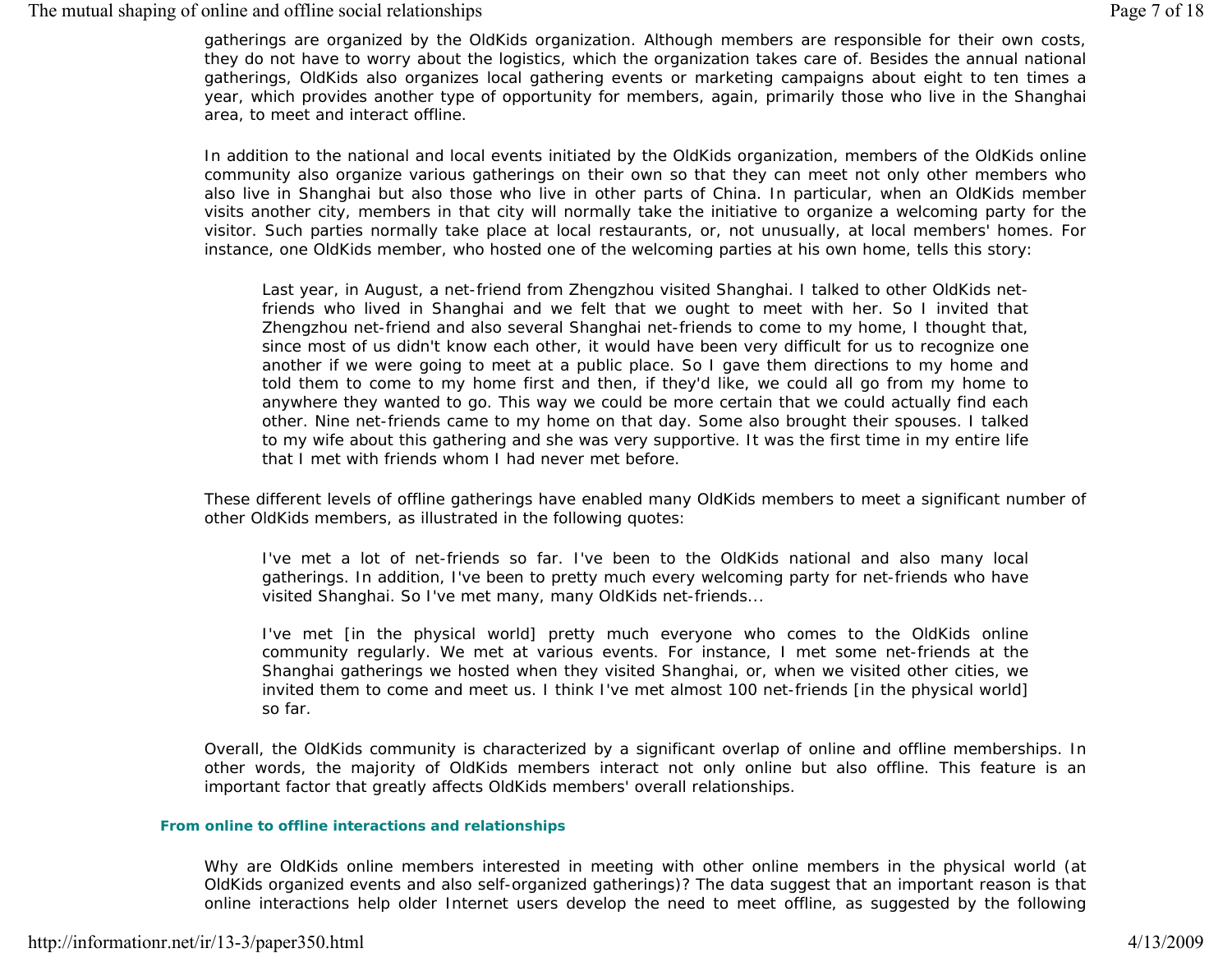The mutual shaping of online and offline social relationships Page 8 of 18

quote:

*Our net-friends normally meet in the OldKids online forums and chat rooms. But, those who live nearby have the need to meet in real life. People say, we've already met and known each other online. Let's meet in real life, too. Gradually, the need to meet online friends in real life has been formed.* 

Further analysis shows that the 'need' to meet offline as referred to by this member is associated with a need to learn about computers from one another and also a need to socialize with age peers in the physical world. These needs, which originate from online interactions and relationships, have in part contributed to the formation of various offline computer clubs and interest groups where older Chinese can meet face-to-face on a regular basis (Note that an important feature of OldKids online members is that, although the majority of them live in Shanghai and some of them may have even been living in the same residential community for many years, they did not know each other until they joined OldKids). As this member further explains:

*After some initial interactions, several of us discovered that we actually live in the same Sub-District and in some cases even the same residential community. So we thought, well, since we live so close, why don't we organize some sort of a computer group so that we can meet in real life? This way we can help each other learn more about computers and we can socialize and have fun, too.* 

In addition to helping older Chinese find peers who live nearby, the Internet also greatly broadens their social networks by making it possible for them to overcome geographic barriers to connect and make friends with people who are physically far away. For instance, a member states:

*Without the Internet, our scope of daily activities is very narrow. Consequently, in real life we could only have a very limited number of friends. But the online world is a big world. Because of the Internet, we are much closer to other parts of China and other countries of the world. We can make friends in a bigger world. If we were not online, we wouldn't be able to make so many friends in real life.* 

In short, online interactions have helped these older Chinese find age peers who have similar interests and backgrounds and, thus, with whom they have a common language to communicate, no matter where they physically live. Here shared interests and backgrounds are a key factor that contributes to the participants' desire or need to meet offline. As one member says:

*Our OldKids net-friends all have good qualities; we are well educated and had decent jobs before we retired... We want to learn new things like computers to enrich our lives. Because we have this common interest, we would like to interact more with one another, not only online but also offline.* 

Most interestingly, this study finds one case where online interactions appear to have facilitated the exchange of instrumental support in the physical world: two older women, one lived in Beijing and the other in Wuhan, became net-friends through their interactions in the OldKids online community. One time, the son of the Wuhan member, who was working in Beijing at the time, got sick and had to be hospitalized. Because he was in Beijing alone, his mother worried that nobody would take care of him. So she asked the Beijing net-friend to take care of her son for her. The Beijing net-friend did. When the son recovered, the Beijing net-friend took him to her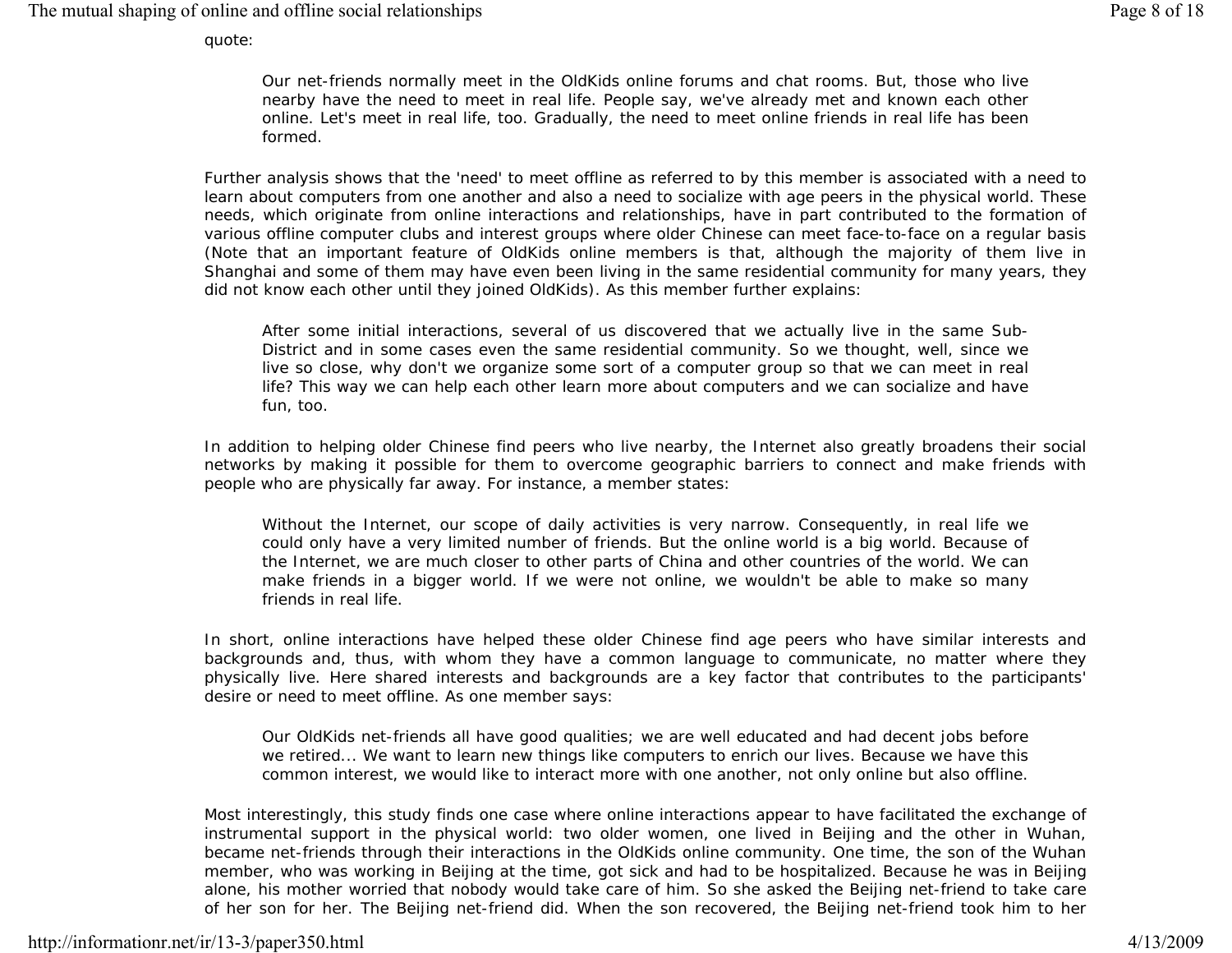home and logged into the OldKids online chat room so that the son could talk to his mother and tell her that he recovered.

In this case, interactions and relationships between the two members were originated and maintained online in the OldKids voice chat room. The situation changed when one member (the Wuhan net-friend) asked another (the Beijing net-friend) to take care of her son for her, which required offline interactions. The interactions then moved to the physical world, where the Beijing net-friend did take care of the son, because of her promise to the Wuhan net-friend. Finally, the interactions went back to the online world (i.e., the online voice chat room), when the Beijing net-friend (and the son of the Wuhan net-friend) logged into the chat room to communicate with the Wuhan net-friend. This case provides further evidence that, when necessary, online relationships can lead to interactions and relationships in the physical world, which in turn contribute to closer online relationships.

#### **How offline interactions affect online relationships**

When participating in the OldKids online community, members are more likely to interact with (e.g., to chat with or post follow-up messages to reply to) other members whom they have already met in the physical world. The main reason is that, if they have not met offline, then members tend to feel that they do not really know others and, therefore, they are less likely to interact with those whom they have not met in the physical world. For instance, one OldKids member says that she does not chat online with those whom she has not met in the physical world. When asked why not, she explains: '*Perhaps it's because I don't know them.*' The breadth and depth of older Chinese Internet users' online conversations are also affected by whether or not they have had offline interactions. In general, when interacting online, OldKids members are more likely to share more personal, sensitive information and feelings with those whom they have already met offline, while only talking about basic, general issues with those whom they have not met offline. As the following quotes suggest:

*I* interact with people whom I've met both in real life and in cyberspace and I also interact with *those whom I've met only online. With those whom we've met in real life, we can talk more about our families, health conditions, etc.; with those whom we've never met in real life, however, we only talk about things at a very general level.* 

*Some net-friends I've already met in the physical world, some I haven't. When interacting online with those whom we've met [in the physical world], we are very friendly and we feel very close to*  each other. We can talk about our deep feelings. With those whom we haven't met *fin* the *physical world], however, everyone is just being very polite and not talking about any personal issues or feelings, not because we are disingenuous; we are just being polite and reserved.* 

*I've met some OldKids net-friends in the physical world. Of course if we have already met, it is easier for us to communicate and get along. After all, online interactions in the very beginning are just a matter of formalities and there are not too many things we would talk about online [before we meet offline]...* 

Finally, the feelings or subjective evaluations OldKids members have about each other are also affected by whether or not they have met in the physical world. When interacting online, members usually feel closer to those whom they have already met in the physical world than those whom they haven't met offline. In other words, meeting net-friends in the physical world helps to build closer relationships in the online world, as the following quotes illustrate: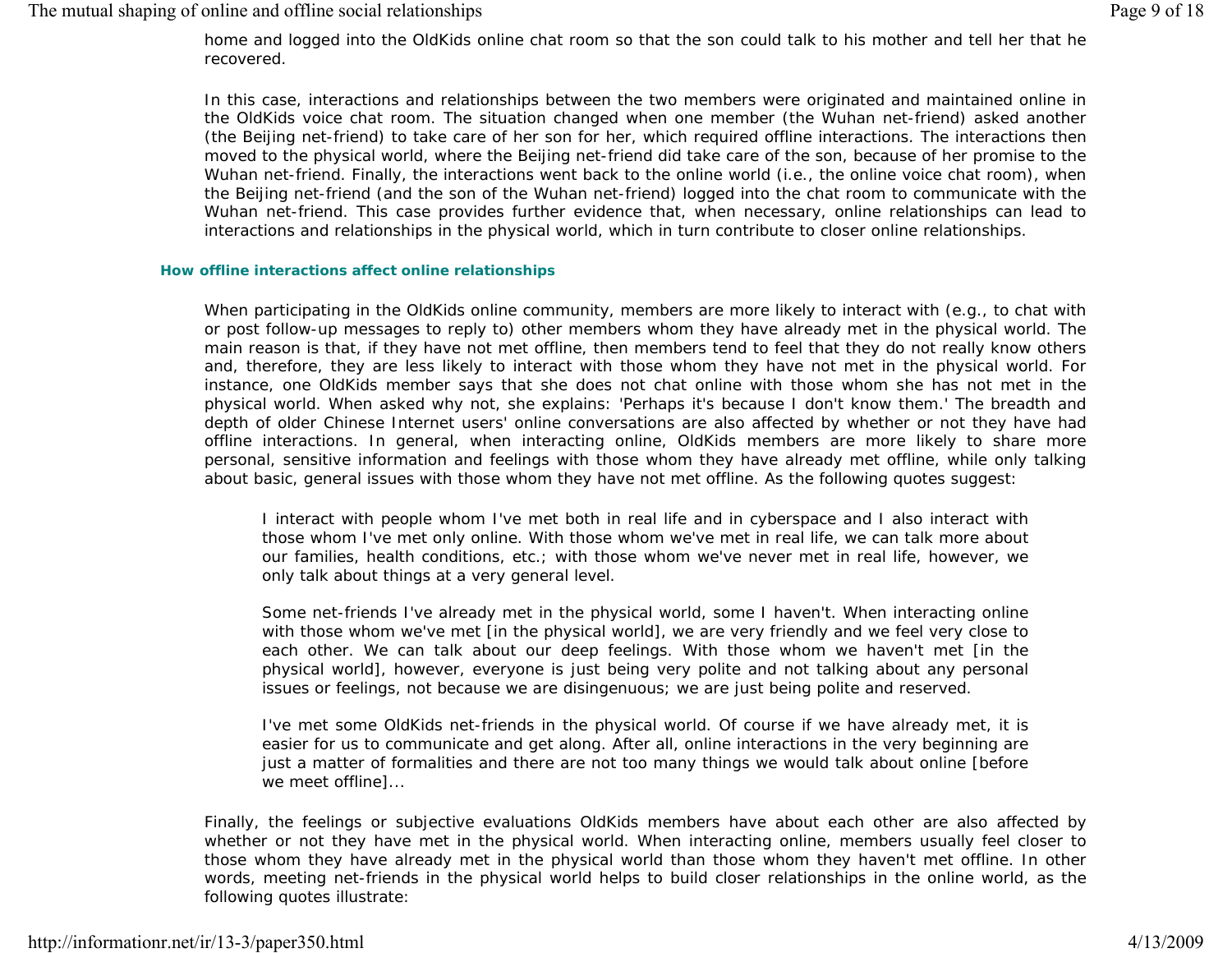*I often feel that I have a closer relationship with those whom I've met in real life, as compared to those whom I've met only online.* 

*Many of our net-friends have met in the physical world. We didn't know each other before; we just knew the names from the OldKids online community. But after we met in real life, we felt much closer when we saw each other again online....When I interact in the online community, I do feel that I have a closer relationship with those whom I've met [in the physical world].* 

*Every year OldKids organizes parties for us to get together. I've met some net-friends at those parties. We didn't know each other before, but we can meet at the parties. After we've met (in the physical world), when we meet each other again online, we feel closer. For instance, sometimes during a holiday, someone that I've met in the physical world will kindly send greetings via instant messaging. But those whom I have not met in the physical world would not do so. Normally I dare not talk to those whom I haven't met [in the physical world], not even online.* 

It appears that, to these older Chinese Internet users, online interactions alone are not sufficient to build trustworthy relationships. For instance, one member, when asked how she could know which net-friends she could make friends with and which ones she could not, said:

*I think that when I meet with a net-friend face-to-face and after I chat with her/him for a couple of minutes, I'll be able to figure out if we can become friends.* 

When further asked if she would be able to figure out whether or not she could make friends with someone by interacting with that person in the virtual world through, for instance, online chatting, she responded:

*Usually online chatting does not go very deep in the beginning. Plus you don't know if someone is telling the truth or not. How can you get to know that person well [only through online chatting]?* 

As an indicator of trustworthy relationships, the participants were asked questions about if they would feel comfortable giving their contact information (e.g., telephone number and home address) and real identities to other OldKids members and if so, with whom and under what circumstances. The data show that in most cases these older Chinese Internet users would only give their contact information and real names to online members whom they had already met offline. As one member says: '*When I meet with somebody formally, I will tell her/him my real name*' (emphasis added). When further asked what she meant by '*formally*,' she explains:

*Normally, after some interactions with someone in the physical world, such as getting-together parties organized by OldKids, if I feel that that person is trustworthy, I would give her/him my contact information and my real name.* 

Interestingly, to this participant, meeting with someone in the physical world is a 'formal' way of meeting (which is necessary for revealing one's real identity), which, in comparison, implies that meeting with someone in the virtual world is perceived as an informal way of meeting, which, alone, cannot provide a sufficient basis for revealing one's real identity. Similarly, two other members, when asked if they would give others their contact information while interacting online, responded: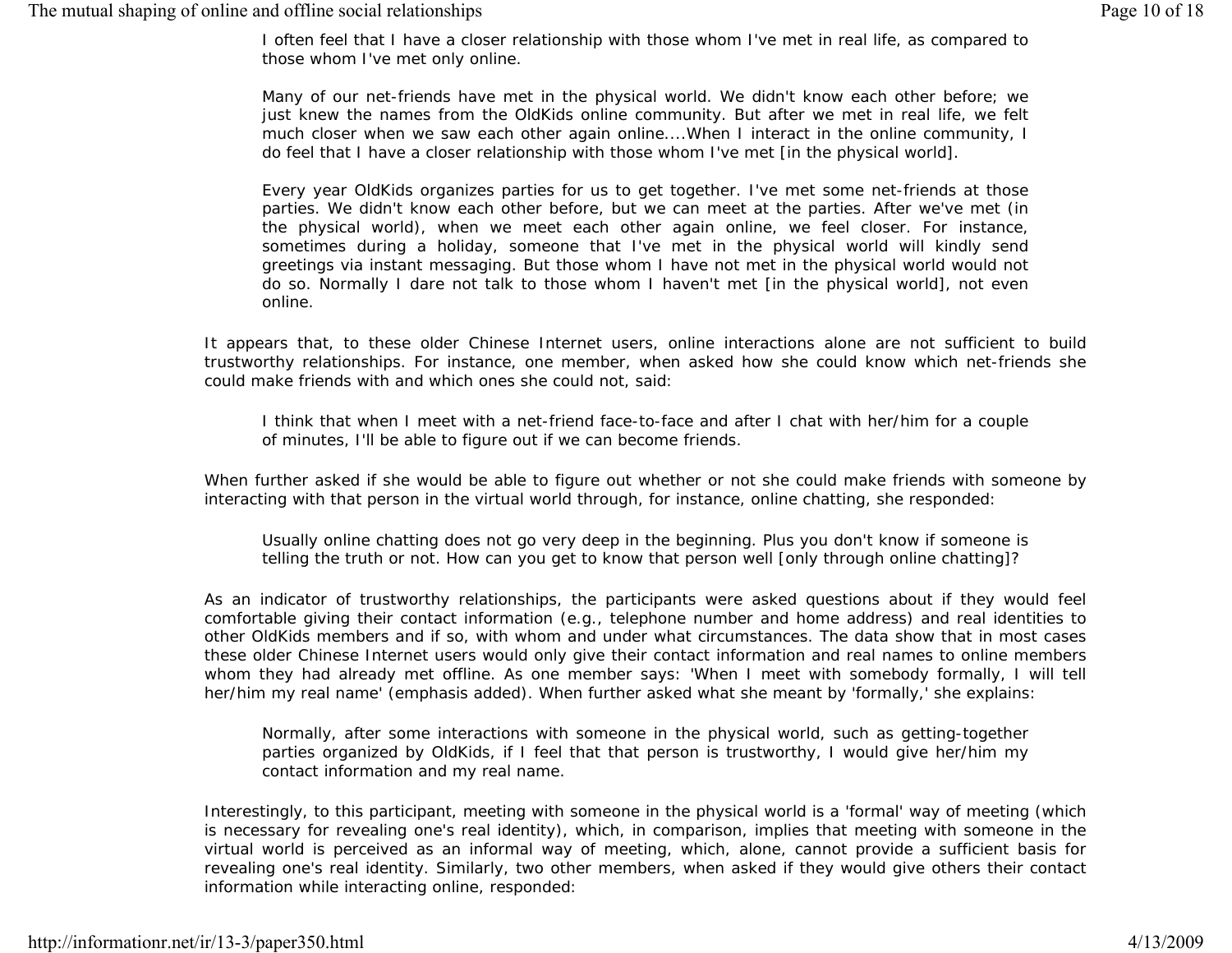*Among the net-friends that we've already met [in the physical world], we usually have each other's telephone number and home address. So it's not really an issue of whether or not we would exchange our contact information while interacting online…* 

*When interacting in the OldKids online community, I always use my login name. With those whom I've already met in the physical world, I can tell them my real name. Normally I don't tell others my home address and telephone number. But, when we get together [offline], like last time, at an OldKids net-friends self-organized gathering where 14 or 15 of us got together, we all exchanged our mailing addresses and telephone numbers.* 

These OldKids members' experiences suggest that offline interactions greatly affect the quality of online interactions and the development of their overall relationships. In general, those who interact with one another both online and offline are more likely to develop closer, stronger relationships than those who interact only online.

#### **Discussion**

This study of older Chinese Internet users reveals that online interactions and relationships can lead to offline ones, which in turn contribute to closer, stronger overall relationships. As such, it provides empirical evidence that the online and offline worlds are mutually constructed and that interacting over multiple communication channels is more likely to generate stronger relationships than interacting through a single channel.

After initial online interactions, individuals gradually develop the need to meet with their net-friends in the physical world. This is because individuals are interested in getting to know more about those who, based on what they have learned about them from online interactions, have similar backgrounds and experiences. Similar to the findings of Mesch and Talmud (2006) relating to Israeli youth, social similarity, including age, education, financial and social status and geographic location, also plays an important role for older Chinese in forming and developing relationships.

The Internet provides an efficient and convenient way for individuals with shared interests to find one another, no matter where they physically live (for reviews, see Bargh and McKenna 2004; DiMaggio *et al.* 2001; Wilson and Peterson 2002). Research on computer-mediated community networks has also explored how the Internet can be used to strengthen community networks and participation within existing geographical communities (Hampton 2003; Kavanaugh and Patterson 2001; Tonn *et al.* 2001). Yet much less attention has been paid to the fact that this networking function of the Internet is especially valuable to individuals who live nearby (but did not know each other previously), because the face-to-face interactions further facilitated by geographic proximity can in turn contribute to closer, stronger and more intimate relationships. As reported above, individuals generally feel closer to and are more likely to interact with and talk about more personal and intimate subjects with members of the online community whom they have met in the physical world. In comparing strong and weak tie relationships, Adelman and associates (1987) argue that weak ties are characterized by lower levels of intimacy or closeness, fewer discussion topics, rare discussion about intimate topics and fewer communication channels than strong ties. Weak and strong ties resemble Rawlins's (1992; 1995) definitions of companionship and confidant relationships, respectively. The findings of this study suggest that offline interactions have helped the weak tie or companionship relationships among online members to develop into stronger ties or confidant relationships, while the lack of those offline interactions has kept the online relationships at the weak tie or companionship relationship level.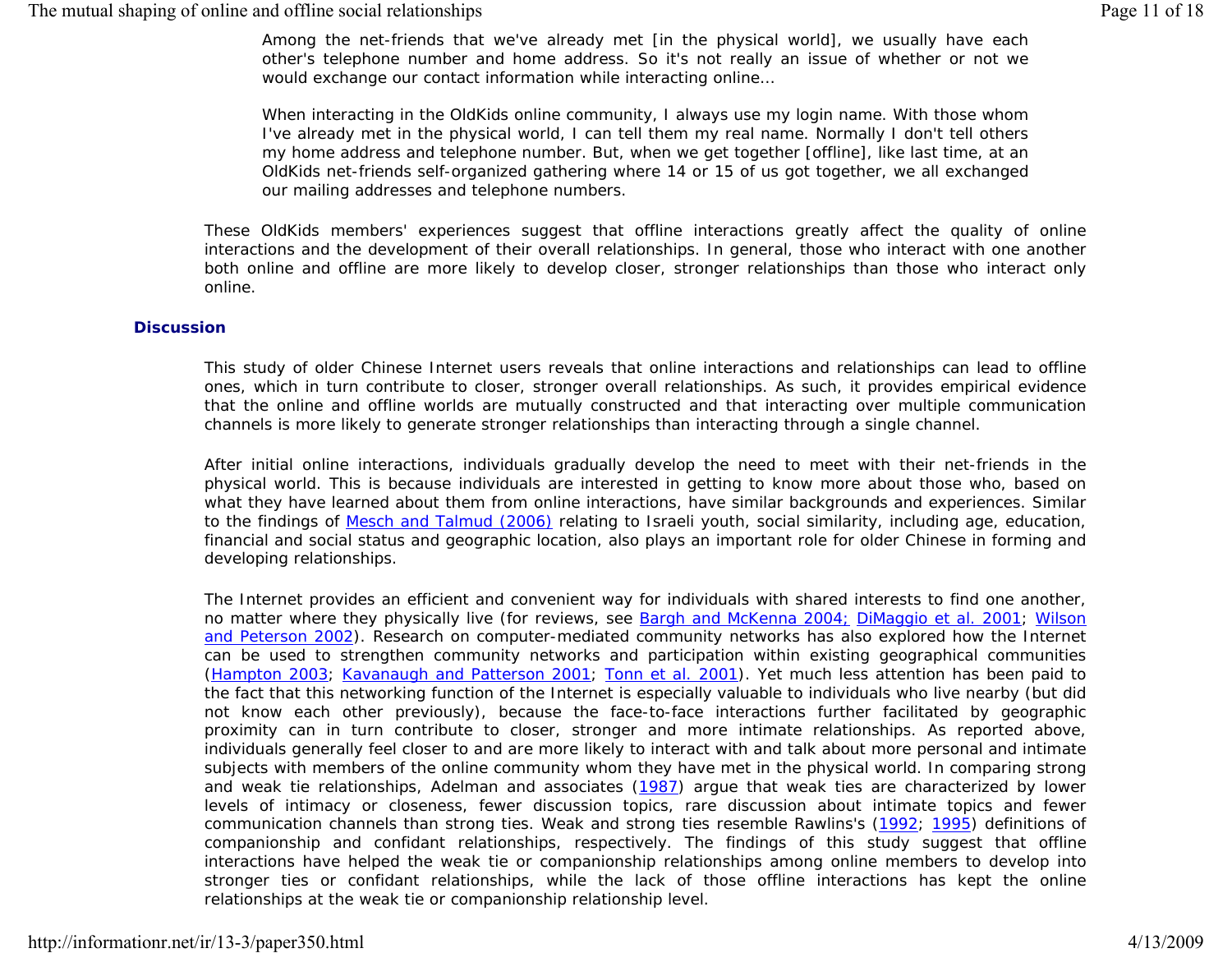# The mutual shaping of online and offline social relationships Page 12 of 18

Older Chinese participants have been using the Internet to overcome geographical barriers and to integrate the virtual world into their everyday lives. These findings suggest that, on the one hand, online interactions and relationships facilitate the formation and development of offline ones and on the other hand, online relationships are not independent of offline interactions; rather, the quality or strength of online relationships is greatly affected by interactions, or lack of them, in the physical world. As such, this study has important theoretical implications for the ongoing debates about the interaction between technology and society in the Internet age. Specifically, it provides empirical evidence that rejects both technological determinism and social determinism and instead holds that the online and offline worlds, in particular, online and offline social relationships, are mutually constructed. This middle-ground position on the technological-social continuum is consistent with the theoretical development in science and technology studies, which has begun to pay equal attention to both technological and social factors since the late 1990s (Kline and Pinch 1996; MacKenzie and Wajcman 1999; Wajcman 2000).

The findings of this study have important implications for researchers and practitioners dedicated to making use of new information and communication technologies to improve older adults' well-being. Due to age-related physiological and social changes, older adults often have difficulties in maintaining social networks and relationships that are vital to their health and well-being (Stephen 1990). Computer-mediated communication may provide a convenient way for older adults to not only maintain existing relationships but also broaden their social networks by forming new relationships via the Internet (Xie 2003). Previous studies suggest that online relationships have their limitations and thus may have limited influence on older adults' well-being. In particular, although online weak tie relationships can provide older adults with information and companionship, they may not be particularly suitable for the exchange of other major types of social support such as emotional support and especially tangible support (Furlong 1989; Kanayama 2003; Wright 2000). This study finds that when online interactions are combined with offline interactions, the overall relationships are stronger, closer and more intimate and, as such, are more likely than purely online relationships to provide emotional and even tangible support (e.g., caring for a net-friend's child). If offline interactions play such an important role, then researchers and practitioners, when designing interventions to help older adults use new information and communication technologies to improve their well-being, might need to make the offline aspect a natural, built-in component of their projects. Together, online and offline interactions can enhance the overall quality of social relationships between two older Internet users and thus be more beneficial to the individuals.

Because of the qualitative nature of this study, the findings should not be generalized without caution. In particular, the sample of this study is non-representative of the older Chinese population because the participants are better educated and are in better financial and social situations than most of their age peers in China and even Shanghai, the most developed city in mainland China. Are the findings unique to this particular group of elite older Chinese? Or can they be generalized to older populations in other national contexts and other age groups in China and other countries? These questions deserve systematic examination in future research. Further, it is important to keep in mind that there is a built-in bias in the research site of this study, as the OldKids organization purposefully encourages and organizes offline social gatherings among its members. Thus, there are institutional mechanisms supporting and facilitating the use of both online and offline means to develop social relationships. In future research, it would be interesting to further investigate the impact of institutional mechanisms on social relationships by comparing the OldKids case with other computer training organizations that do not have similar mechanisms.

## **Acknowledgements**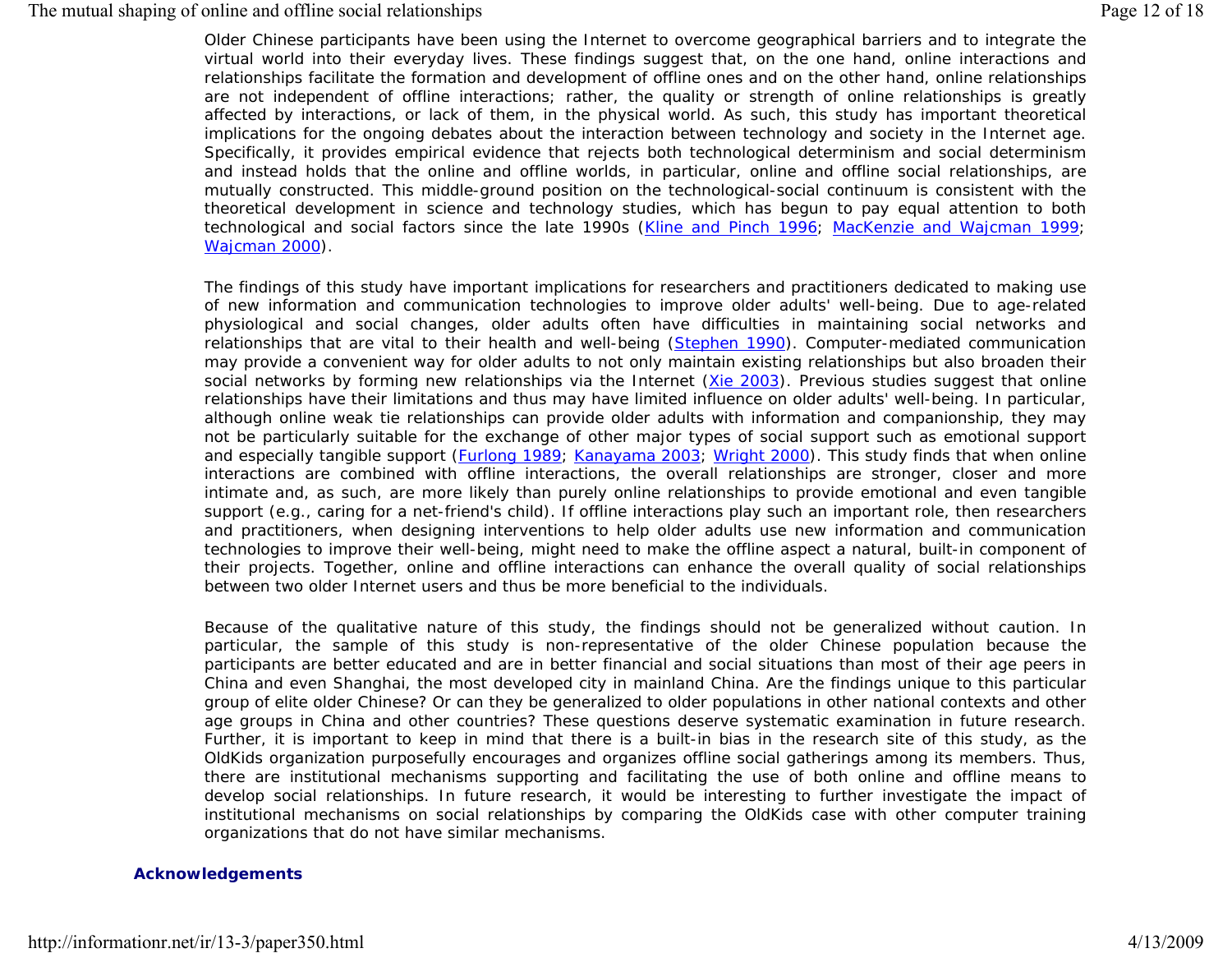This paper is based upon work supported by the National Science Foundation under Grant No. 0431373. The author would like to thank Ken Fleischmann and the anonymous reviewers for their constructive comments on earlier versions of this manuscript.

# **References**

- Adams, R., & Blieszner, R. (1989). *Perspectives on later life friendship.* Beverly Hills, CA: Sage.
- Adelman, M. B., Parks, M. R., & Albrecht, T. L. (1987). Beyond close relationships: support in weak ties. In T. L. Albrecht & M. B. Adelman (Eds.), *Communicating social support* (pp. 126-147). Newbury Park, CA: Sage.
- Arling, G. (1976). The elderly widow and her family, neighbors and friends. *Journal of Marriage and the Family*, **38**(4), 757-768.
- Bargh, J. A. & McKenna, K. Y. A. (2004). The Internet and social life. *Annual Review of Psychology*, **55**, 573-590.
- Bijker, W., Hughes, T. & Pinch, T. J. (Eds.). (1987). *The social construction of technological systems: new directions in the sociology and history of technology*. Cambridge, MA: MIT Press.
- Blieszner, R. & Roberto, K. A. (2004). Friendship across the life span: reciprocity in individual and relationship development. In F. R. Lang & K. L. Fingerman (Eds.), *Growing together: personal relationships across the lifespan* (pp. 159-182). Cambridge: Cambridge University Press.
- Brook, J. & Boal, I. A. (1995). *Resisting the virtual life: the culture and politics of information.* San Francisco, CA: City Lights.
- Burkhalter, B. (1999). Reading race online: discovering racial identity in Usenet discussions. In M. A. Smith & P. Kollock (Eds.), *Communities in cyberspace* (pp. 60-75). London & New York, NY: Routledge.
- Carter, D. (2005). Living in virtual communities: an ethnography of human relationships in cyberspace. *Information, Communication & Society,* **8**(2), 148-167.
- China. *National Bureau of Statistics.* (2001). *Report on the 5th census.* [In Chinese]. Beijing: National Bureau of Statistics.
- China Internet Network Information Center. (1997). *The first survey report on Internet development in China* . Beijing, China: CINIC. [Note: In Chinese] Retrieved October 1, 2008 from http://www.cnnic.org.cn/download/2003/10/13/93603.pdf (Archived by WebCite® at http://www.webcitation.org/5bFlb24LB)
- China Internet Network Information Center. (2008). *The 21st survey report on Internet development in China (January 2008)*. [In Chinese] Beijing: China Internet Network Information Center. Retrieved 6 July, 2008 from http://www.cnnic.org.cn/uploadfiles/pdf/2008/1/17/104156.pdf (Archived by WebCite® at http://www.webcitation.org/5abpyn1dm).
- Constant, D., Sproull, L. & Kiesler, S. (1996). The kindness of strangers: the usefulness of electronic weak ties for technical advice. *Organization Science*, **7**(2), 119-135.
- Correll, S. (1995). The ethnography of an electronic bar. *Journal of Contemporary Ethnography,* **24** (3), 270-298.
- Crohan, S. E. & Antonucci, T. C. (1989). Friends as a source of social support in old age. In R. G. Adams & R. Blieszner (Eds.), *Older adult friendship: structure and process* (pp. 129-146). Newbury Park, CA: Sage.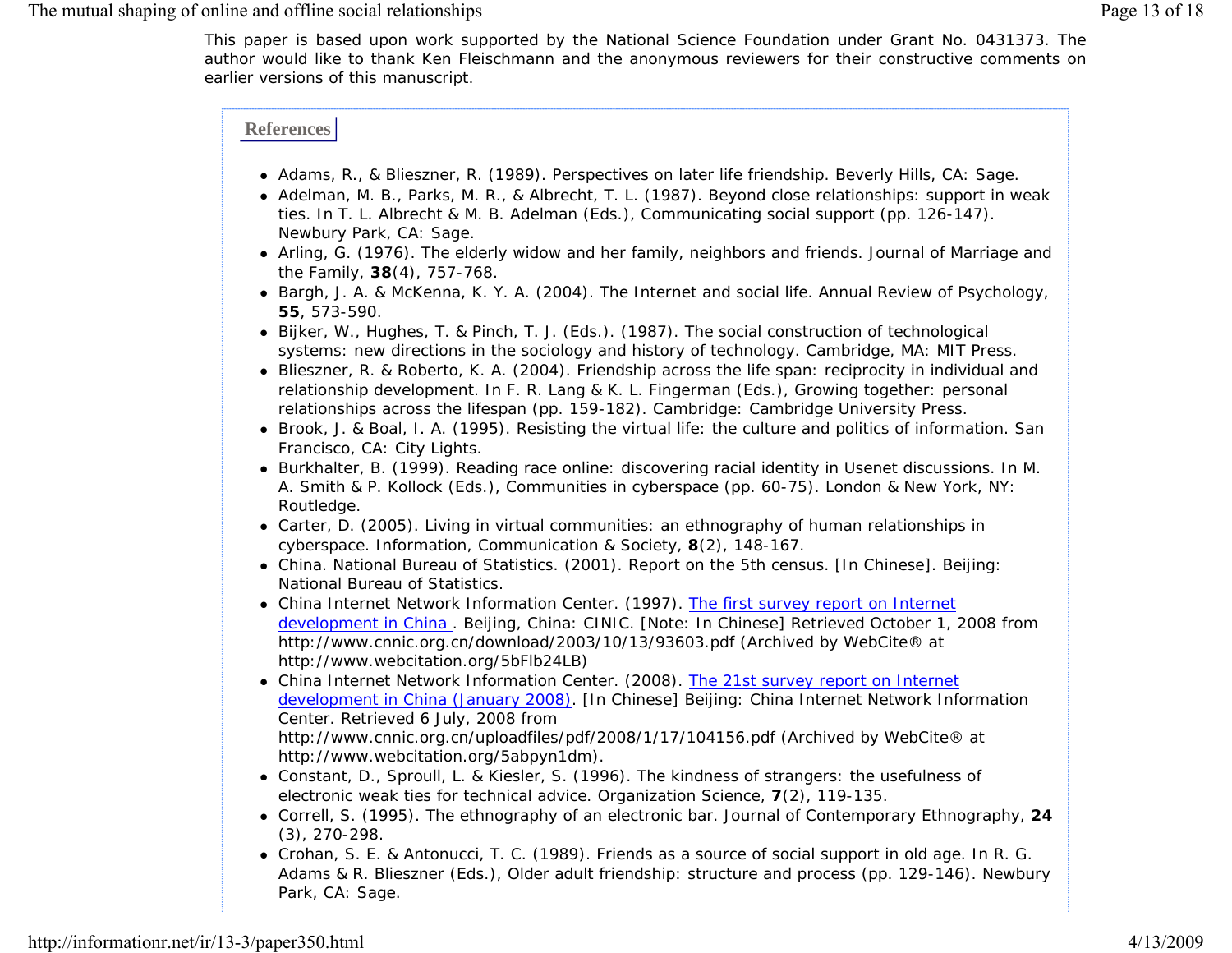- Cummings, J.N., Butler, B. & Kraut, R. (2002). The quality of online social relationships. *Communications of the ACM,* **45**(7), 103-108.
- Dean, A., Kolody, B. & Wood, P. (1990). Effects of social support from various sources on depression in elderly persons. *Journal of Health and Social* , **31**(2), 148-161.
- Dietrich, D. (1997). (Re)-fashioning the technoerotic woman: gender and textuality in the cybercultural matrix. In S.G. Jones (Ed.), *Virtual culture* (pp. 169-184). Thousand Oaks, CA: Sage.
- DiMaggio, P., Hargittai, E., Neuman, W. R. & Robinson, J.P. (2001). Social implications of the Internet. *Annual Review of Sociology*, **27**, 307-336.
- Eastin, M.S. & LaRose, R. (2005). Alt.support: modeling social support online. *Computers in Human Behavior*, **21**(6), 977-992.
- Ebo, B.L. (1998). *Cyberghetto or cybertopia? Race, class and gender on the Internet.* Westport, CT: Praeger.
- Fry, C.L. (1999). Anthropological theories of age and aging. In V.L. Bengtson & K.W. Schaie (Eds.), *Handbook of theories of aging* (pp. 271-286). New York, NY: Springer Publishing Company.
- Furlong, M.S. (1989). An electronic community for older adults: the SeniorNet network. *Journal of Communication*, **39**(3), 145-153.
- Glaser, B.G. & Strauss, A.L. (1967). *The discovery of grounded theory: strategies for qualitative research*. Chicago, IL: Aldine.
- Granovetter, M.S. (1973). The strength of weak ties. *The American Journal of Sociology,* **78**(6), 1360-1380.
- Granovetter, M.S. (1983). The strength of weak ties: a network theory revisited. *Sociological Theory,* **1**, 201-233.
- Gross, E.F., Juvonen, J. & Gable, S.L. (2002). Internet use and well-being in adolescence. *Journal of Social Issues,* **58**(1), 75-90.
- Hampton, K. N. (2003). Grieving for a lost network: collective action in a wired suburb. *Information Society,* **19**(5), 417-428.
- Hardey, M. (2002). Life beyond the screen: embodiment and identity through the Internet. *Sociological Review,* **50**(4), 570-585.
- Holloway, S.L. & Valentine, G. (2003). *Cyberkids: children in the information age.* London & New York, NY: Routledge Falmer.
- Jerrome, D. (1981). The significance of friendship for women in later life. *Ageing and Society,* **<sup>1</sup>**(2), 175-197.
- Johnson, C. L. (1983). Fairweather friends and rainy day kin: an anthropological analysis of old age friendships in the United States. *Urban Anthropology,* **12**, 103-123.
- Jones, S. (1999). Studying the Net: intricacies and issues. In S. Jones (Ed.), *Doing Internet research: critical issues and methods for examining the Net*. (pp. 1-27). Thousand Oaks, CA: Sage.
- Kahn, R.L. & Antonucci, T.C. (1980). Convoys over the life course: attachment, roles and social support. In P.B. Baltes & O. Brim (Eds.), *Life-span development and behavior* (Vol. 3, pp. 253- 286). New York, NY: Academic Press.
- Kanayama, T. (2003). Ethnographic research on the experience of Japanese elderly people online. *New Media & Society*, **5**(2), 267-288.
- Kavanaugh, A.L. & Patterson, S.J. (2001). The impact of community computer networks on social capital and community involvement. *The American Behavioral Scientist*, **45**(3), 496-509.
- **Kazmer, M.M. & Xie, B. (2008). Qualitative interviewing in Internet studies: playing with the media,**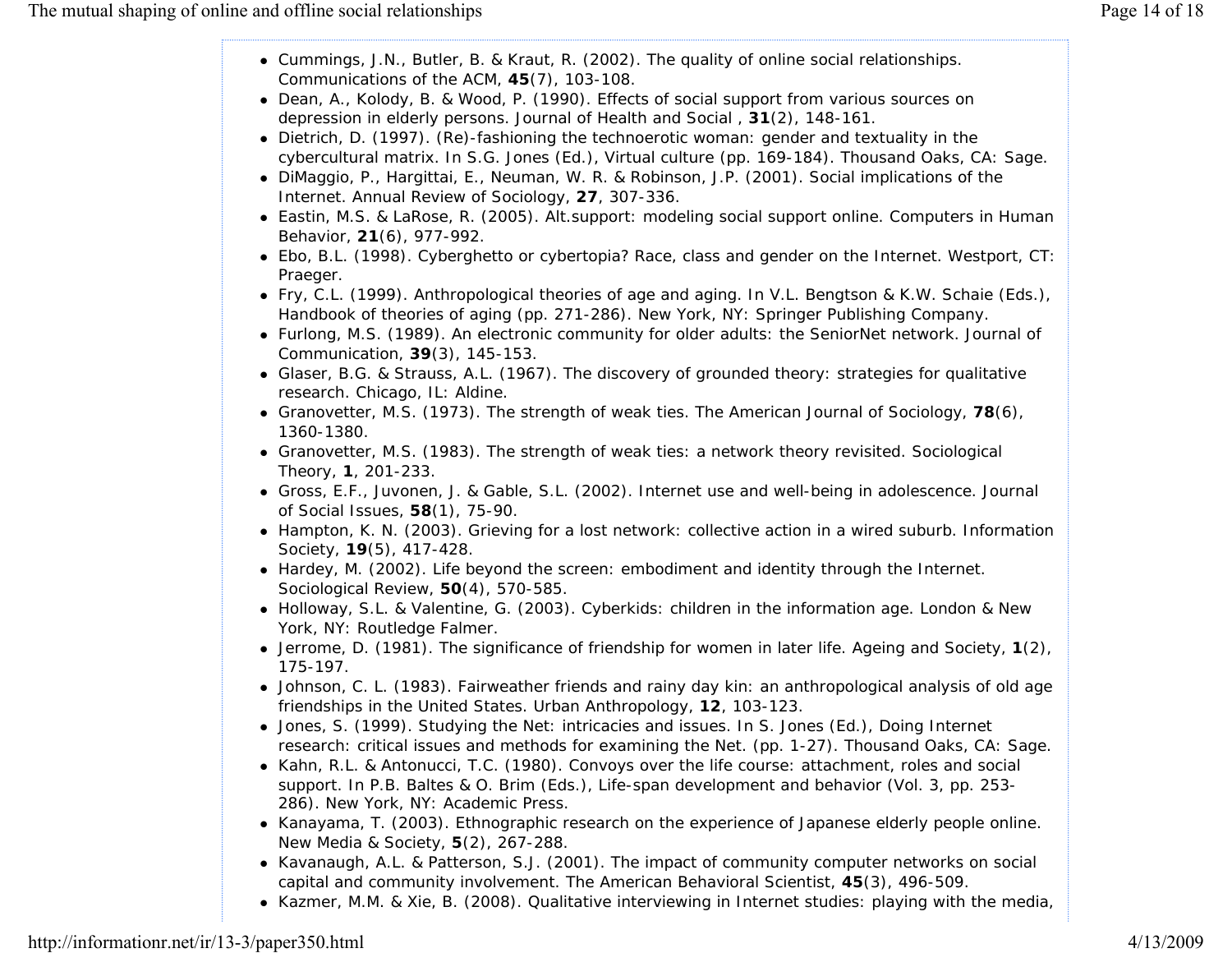playing with the method. *Information, Communication and Society*, **11**(2), 115-136.

- Kiesler, S. & Kraut, R. (1999). Internet use and ties that bind. *American Psychologist*, **54**(9), 783- 784.
- Kline, R. & Pinch, T.J. (1996). Users as agents of technological change: the social construction of the automobile in the rural United States. *Technology and Culture*, **37**(4), 763-795.
- Kluver, R. & Chen, Y. (2005). The Internet in China: a meta-review of research. *Information Society*, **21**(4), 301-308.
- Kolko, B. E., Nakamura, L. & Rodman, G. B. (2000). *Race in cyberspace.* New York, NY: Routledge.
- Krause, N. (1990). Stress, support and well-being in later life: focusing on salient social roles. In M.A.P. Stephens, J.H. Crowther, S.E. Hobfoll & D.L. Tennenbaum (Eds.), *Stress and coping in laterlife families* (pp. 71-97). New York, NY: Hemisphere Publishing Co.
- Kraut, R., Patterson, M., Lundmark, V., Kiesler, S., Mukopadhyan, T. & Scherlis, W. (1998). Internet paradox: a social technology that reduces social involvement and psychological well-being? *American Psychologist*, **53**(9), 1017-1031.
- MacKenzie, D. & Wajcman, J. (Eds.). (1985). *The social shaping of technology: how the refrigerator got its hum.* Buckingham, UK: Open University Press.
- MacKenzie, D., & Wajcman, J. (Eds.). (1999). *The social shaping of technology* (2nd ed.). Buckingham, UK: Open University Press.
- Matthews, S. H. (1986). *Friendships through the life course: oral biographies in old age.* Beverly Hills, CA: Sage.
- McMillan, S. J. & Hwant, J. S. (2002). Nailing jell-o to the wall and herding cats: a content analysis of Chinese and U.S. newspaper coverage of the Internet in China. *Journal of Intercultural Communication Research,* **31**(2), 107-125.
- Mesch, G. & Talmud, I. (2006). The quality of online and offline relationships: the role of multiplexity and duration of social relationships. *Information Society,* **22**(3), 137-148.
- Morton, H. (1999). Islanders in space: Tongans online. In J. Connell & R. King (Eds.), *Small worlds, global lives: islands and migration* (pp. 55-74). London: Cassell.
- Morton, H. (2002). *Tongans overseas: between two shores.* Honolulu: University of Hawaii Press.
- Nie, N. H. (2001). Stability, interpersonal relationships and the Internet: reconciling conflicting findings. *American Behavioral Scientist*, **45**(3), 420-435.
- Nie, N. H. & Erbring, L. (2000). *Internet and society: a preliminary report.* Stanford, CA: Stanford Institute for the Quantitative Study of Society.
- Nussbaum, J. F. (1994). Friendship in older adulthood. In M. L. Hummert, J. M. Wiemann and J. F. Nussbaum (Eds.), *Interpersonal communication in older adulthood: interdisciplinary theory and research.* (pp. 209-225). Thousand Oaks, CA: Sage.
- O'Brien, J. (1999). Writing in the body: gender (re)production in online interaction. In M. A. Smith and P. Kollock (Eds.), *Communities in cyberspace* (pp. 76-106). London: Routledge.
- Parks, M. R. & Floyd, K. (1996). *Making friends in cyberspace. Journal of Communication*, **46**(1), 80-97.
- Peters, G. R. & Kaiser, M. A. (1985). The role of friends and neighbors in providing social support. In W. Sauer and R. Coward (Eds.), *Social support networks and the care of the elderly: theory, research, practice, and policy* (pp. 123-158). New York, NY: Springer.
- Price, R.H. & Fang, L. (2002). Unemployed Chinese workers: the survivors, the worried young and the discouraged old. *International Journal of Human Resource Management* , **13**(3), 416-430..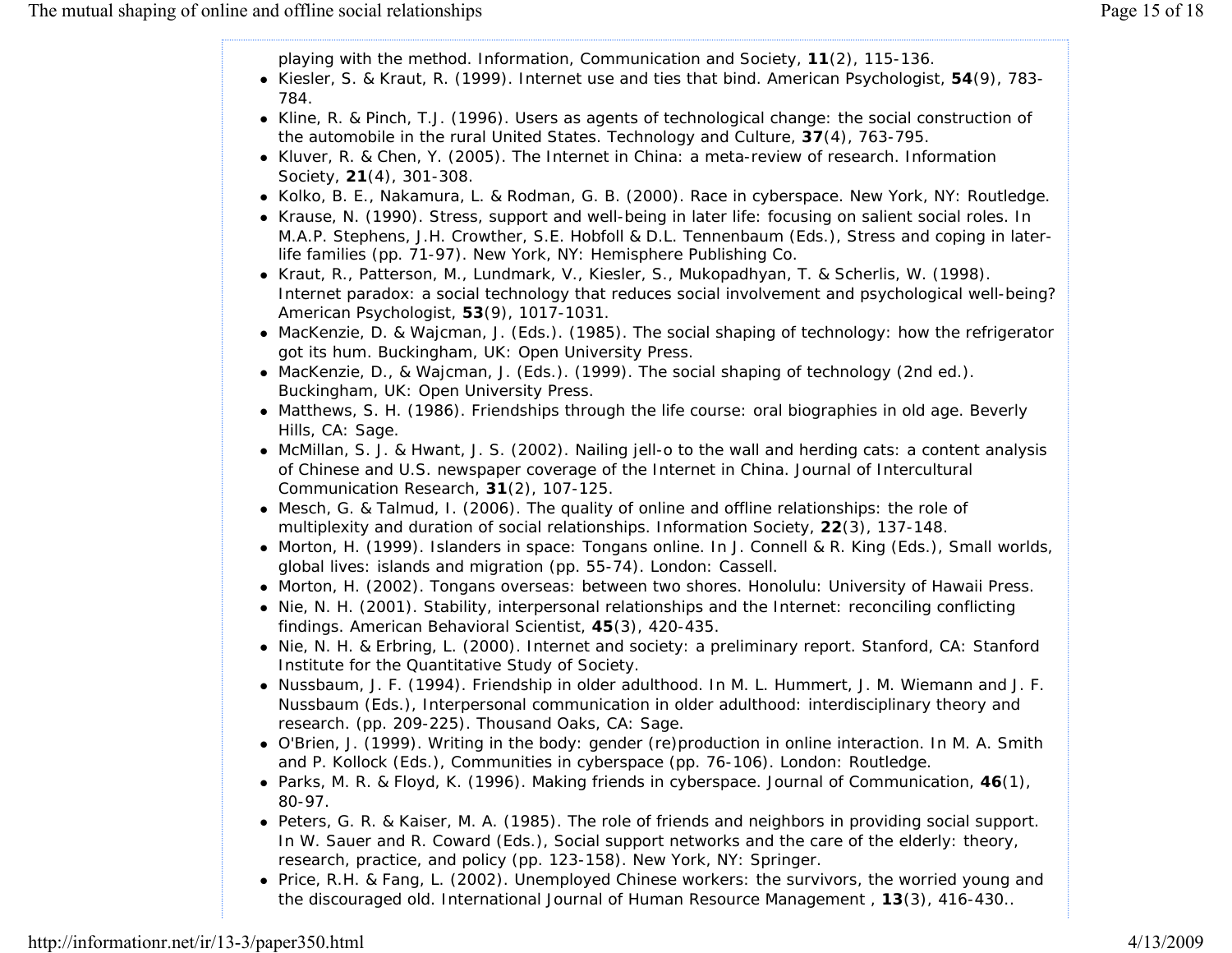Putnam, R.D. (2000). *Bowling alone: the collapse and revival of American community.* New York, NY: Simon & Schuster.

- Rawlins, W. K. (1992). *Friendship matters: communication, dialectics, and the life course.* Hawthorne, NY: Aldine de Gruyter.
- Rawlins, W. K. (1995). Friendships in later life. In J. F. Nussbaum & J. Coupland (Eds.), *Handbook of communication and aging research* (pp. 227-257). Mahwah, NJ: Lawrence Erlbaum.
- Rheingold, H. (1993a). *The virtual community: finding connection in a computerised world.* London: Secker and Warburg.
- Rheingold, H. (1993b). *The virtual community: homesteading on the electronic frontier*. Reading, MA: Addison-Wesley.
- Ridings, C. M. & Gefen, D. (2004). Virtual community attraction: why people hang out online. *Journal of Computer-Mediated Communication* , **10**(1). Retrieved 7 July, 2008 from: http://jcmc.indiana.edu/vol10/issue1/ridings\_gefen.html (Archived by WebCite® at http://www.webcitation.org/5abptGhdw)
- Salem, D. A., Bogat, G. A. & Reid, C. (1997). Mutual help goes on-line. *Journal of Community Psychology*, **25**(2), 189-207.
- Sanders, C. E., Field, T. M., Diego, M. & Kaplan, M. (2000). The relationship of Internet use to depressionand social isolation among adolescents. *Adolescence*, **35**(138), 237-242.
- Shanghai Municipal Population and Family Planning Commission. (2003). *Year 2002 Shanghai population and family planning report*. [In Chinese] Shanghai: Population and Family Planning Commission. Retrieved 7 July, 2008 from http://tinyurl.com/5vcsg2
- Shanghai Research Center on Ageing. (2005). *Year 2004 Shanghai older population statistics*. [In Chinese] Shanghai: Research Center on Ageing. Retrieved 7 July, 2008 from http://www.shrca.org.cn/560.html (Archived by WebCite® at http://www.webcitation.org/5ac3AMPbB)
- Shaw, L.H. & Grant, C.S.W. (2002). In defense of the Internet: the relationship between Internet communication and depression, loneliness, self-esteem, and perceived social support. *CyberPsychology & Behavior*, **5**(2), 157-171.
- Smith, M.R. & Marx, L. (Eds.). (1994). *Does technology drive history? The dilemma of technological determinism*. Cambridge, MA: MIT Press.
- Spakes, P.R. (1979). Family, friendship, and community interaction as related to life satisfaction of the elderly. *Journal of Gerontological Social Work*, **1**(4), 279-293.
- **Stephen, M.A.P. (1990). Social relationships as coping resources in later-life families. In M. A. P.** Stephen, J. H. Crowther, S. E. Hobfoll & D. L. Tennenbaum (Eds.), *Stress and coping in later-life families* (pp. 1-20). New York, NY: Hemisphere Publishing Co.
- Stephen, M. A. P., Crowther, J. H., Hobfoll, S. E. & Tennenbaum, D. L. (Eds.). (1990). *Stress and coping in later-life families.* New York, NY: Hemisphere.
- **Strauss, A. L. & Corbin, J. (1998).** *Basics of qualitative research: techniques and procedures for* $\overline{a}$ *developing grounded theory.* (2nd ed.) Thousand Oaks, CA: Sage.
- Tichon, J. G. & Shapiro, M. (2003). The process of sharing social support in cyberspace. *CyberPsychology & Behavior,* **6**(2), 161-170.
- Tonn, B. E., Zambrano, P. & Moore, S. (2001). Community networks or networked communities? *Social Science Computer Review,* **19**(2), 201-212.
- Turner, J. W., Grube, J. A. & Meyers, J. (2001). Developing an optimal match within online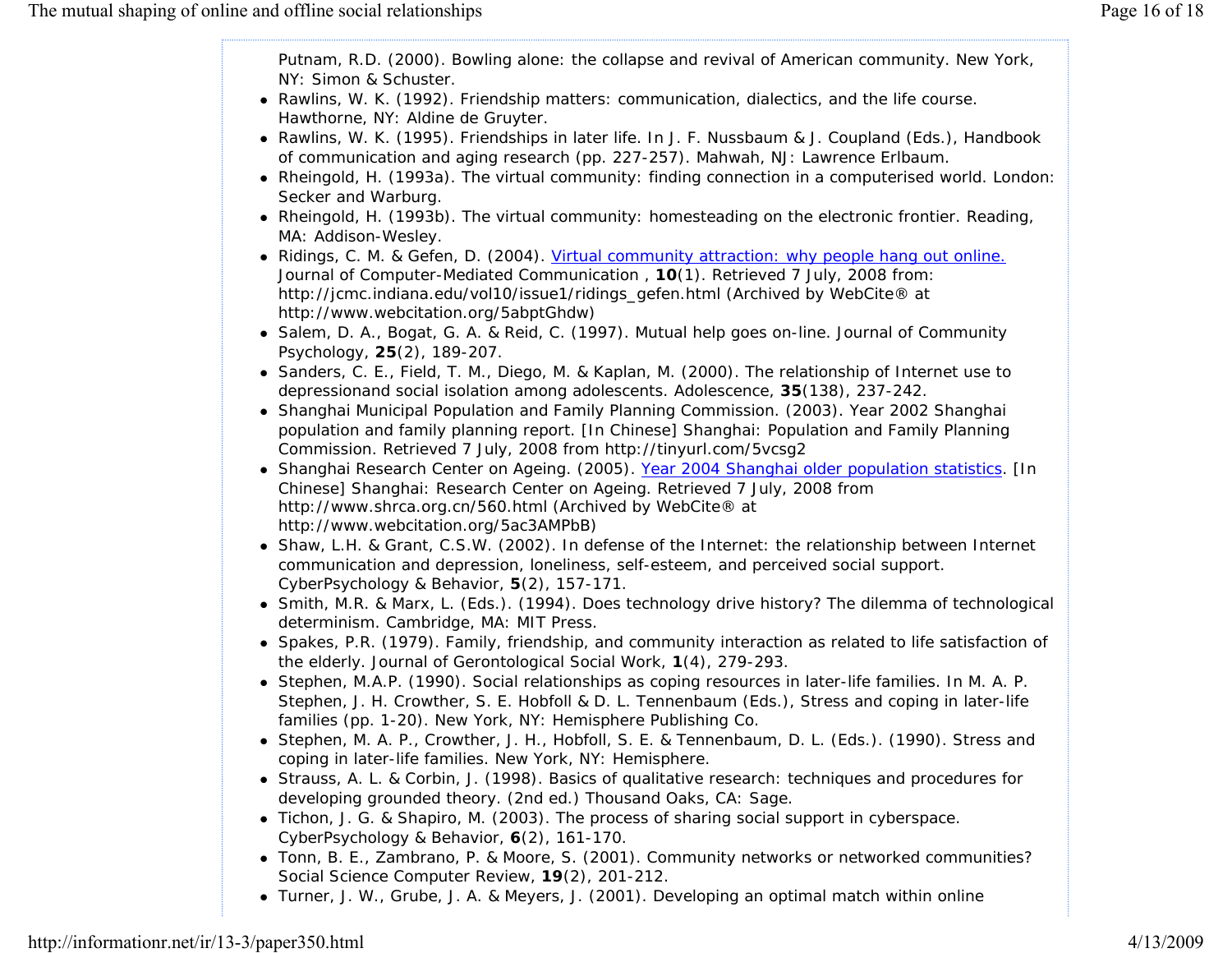communities: an exploration of CMC support communities and traditional support.*Journal of Communication,* **51**(2), 231-251.

- Wajcman, J. (2000). Reflections on gender and technology studies: in what state is the art? *Social Studies of Science*, **30**(3), 447-464.
- Walther, J. B. & Boyd, S. (2002). Attraction to computer-mediated social support. In C. A. Lin & D. Atkin (Eds.), *Communication technology and society: audience adoption and uses.* (pp. 153-188). Cresskill, NJ: Hampton Press.
- Wellman, B. & Gulia, M. (1999). Virtual communities as communities: net surfers don't ride alone. In M. A. Smith & P. Kollock (Eds.), *Communities in cyberspace* (pp. 167-195). London: Routledge.
- Wellman, B., Salaff, J., Dimitrova, D., Garton, L., Gulia, M. & Haythornthwaite, C. (1996). Comptuer networks as social networks: collaborative work, telework and virtual community. *Annual Review of Sociology,* **22**, 213-238.
- Wheeler, D. (2001). New technologies, old culture. In C. Ess (Ed.), *Culture, technology, communication*. (pp. 187-212). Albany, NY: State University New York Press.
- White, M. & Dorman, S. M. (2001). Receiving social support online: implications for health education. *Health Education Research*, **16**(6), 693-707.
- Wilson, S.M. & Peterson, L.C. (2002). The anthropology of online communities. *Annual Review of Anthropology*, **31**, 449-467.
- Wolfsen, C.R., Barker, J.C. & Mitteness, L.S. (1990). Personalization of formal social relationships by the elderly. *Research on Aging* **12**(1), 94-112.
- Wood, V. & Robertson, J.F. (1978). Friendship and kinship interaction: differential effect on the morale of the elderly. *Journal of Marriage and the Family*, **40**(2), 367-375.
- Wright, K.B. (2000). Computer-mediated social support, older adults and coping. *Journal of Communication*, **50**(3), 100-118.
- Xie, B. (2003). Older adults, computers and the Internet: future directions. *Gerontechnology*, **2**(4), 289-305.
- Xie, B. (2005). Getting older adults online: the experiences of SeniorNet (USA) and OldKids (China). In B. Jaeger (Ed.), *Young technologies in old hands - an international view on senior citizens' utilization of ICT*. (pp. 175-204). Copenhagen, Denmark: DJOF Publishing.
- Xie, B. (2006a). *Growing older in the information age: civic engagement, social relationships and well-being of older Internet users in China and the United States*. Unpublished doctoral dissertation, Rensselaer Polytechnic Institute, Troy, New York, USA.
- Xie, B. (2006b). Perceptions of computer learning among older Americans and older Chinese. *First Monday*, **<sup>11</sup>**(10). Retrieved 7 July, 2008 from: http://www.firstmonday.org/issues/issue11\_10/xie/index.html.
- Xie, B. (2007a). Information technology education for older adults as a continuing peer-learning process: a Chinese case study. *Educational Gerontology*, **33**(5), 429-450.
- Xie, B. (2007b). Older Chinese, the Internet and well-being. *Care Management Journals: Journal of Long Term Home Health Care* , **8**(1), 33-38.
- Xie, B. (2007c). Using the Internet for offline relationship formation. *Social Science Computer Review* , **25**(3), 396-404.
- Xie, B. (2008a). Multimodal Computer-Mediated Communication and Social Support among Older Chinese. *Journal of Computer-Mediated Communication* , **13**(3), 728-750. Retrieved 7 July, 2008 from: http://www3.interscience.wiley.com/cgi-bin/fulltext/119414163/PDFSTART.